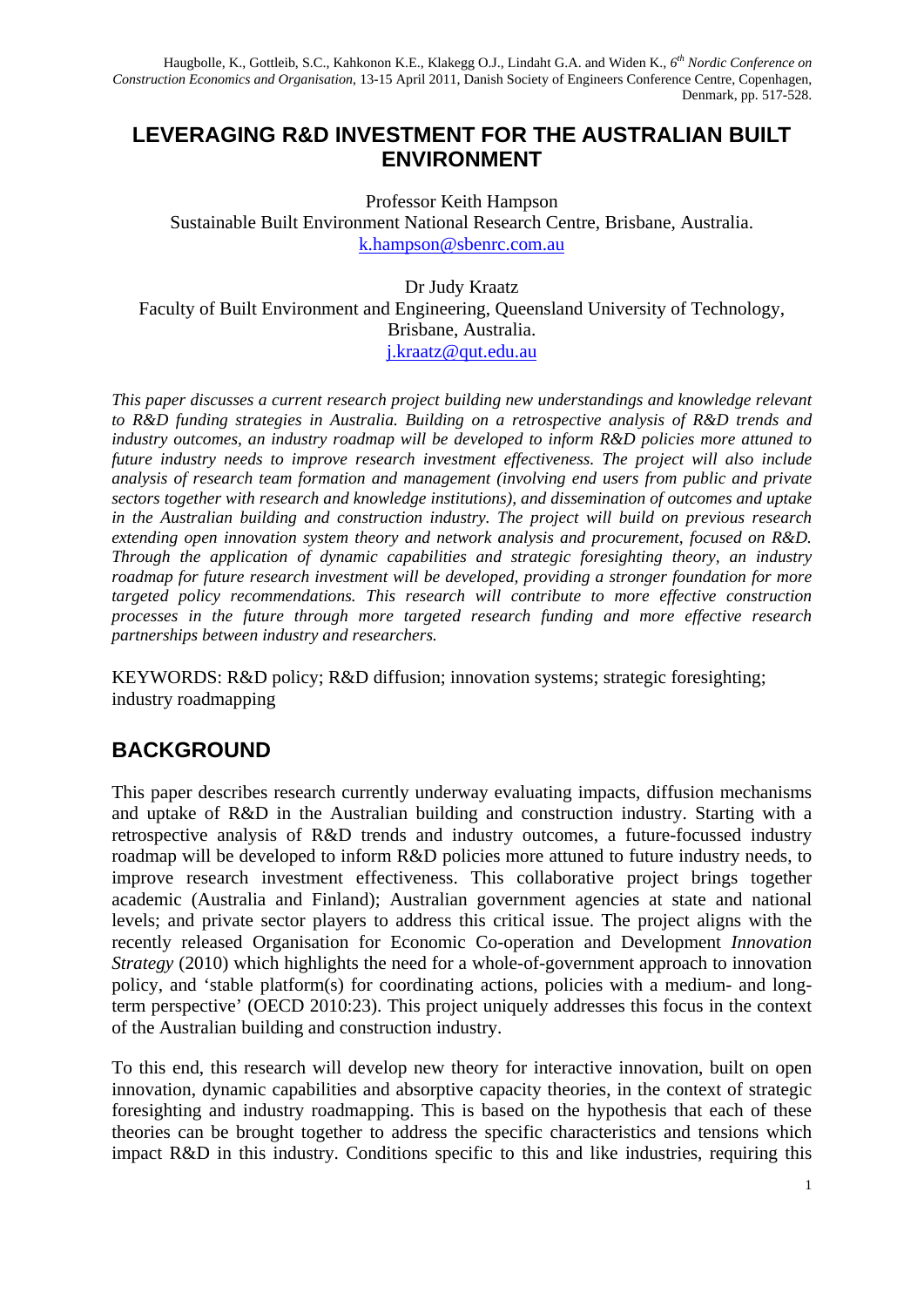unique investigation include its disaggregated nature, intense competition and limited R&D investment.

The building and construction industry in Australia accounts for between 14%-20% of GDP (Furneaux et al. 2010). In 2008, the cumulative value of site-based residential, non-residential and engineering construction was A\$160 billion (Newton et al. 2009). The industry employs around 950,000 people through 250,000 firms, the vast majority of which are small to medium-sized enterprises. The Australian Bureau of Statistics estimates that from an initial A\$1 million of extra output in construction, A\$2.9 million in additional output could be generated in the economy as a whole. This would create nine jobs in the construction industry and 37 jobs in the rest of the economy (ACIF 2002).

However, the productivity of this industry continues to lag behind that of the rest of the economy (Property Council of Australia 2009). To address this, the Australian Procurement and Construction Council (APCC) and the Australian Construction Industry Forum (ACIF) identified a set of national KPIs to track industry productivity performance. These indicators were further developed by the Australian Cooperative Research Centre for Construction Innovation (CRC CI) (Furneaux et al. 2010). These KPIs relate to safety; productivity and competitiveness; economic security; workplace capability; and environmental sustainability/eco-efficiency. Examples of poor performance in these areas which illustrate the extent of the problem include:

- 1) Deaths in construction increased from 3.14 deaths per 100,000 workers in 2004 to 4.27 in 2008 (CFMEU 2010). This compares to an overall fatality rate of 2.7 deaths per 100,000 workers across all industries.
- 2) 'Productivity growth in the building and construction industry was less than the average for the market sector over the past five years. Were productivity growth to match that of the market sector, economic modelling shows that the accumulated gain in real gross domestic product between 2003 and 2010 would approximate \$12 billion' (Royal Commission 2002:3).
- 3) Kajewski et al. (2001) identify a key driver for ICT uptake as improved productivity, however the level of uptake remains less than optimal (Gallaher et al. 2004).
- 4) Engineers Australia (2005) report that poor documentation is 'contributing an additional 10 to 15% or more to project costs in Australia' (EA 2005:3) with 'substandard project documentation' equating to an estimated financial loss of \$12 billion nationwide annually (EA 2005:4).

These examples highlight the need for those participating in the innovation agenda in this industry to establish a more focused industry R&D roadmap for addressing these complex challenges.

# **SIGNIFICANCE OF THIS RESEARCH**

The Australian Department of Innovation, Industry, Science and Research (DIISR 2010) identifies an overall decline in spend on science and innovation as a percentage of GDP in Australia since 1993-94 of 22% (DIISR 2010:2). Australia's spend on R&D as a percentage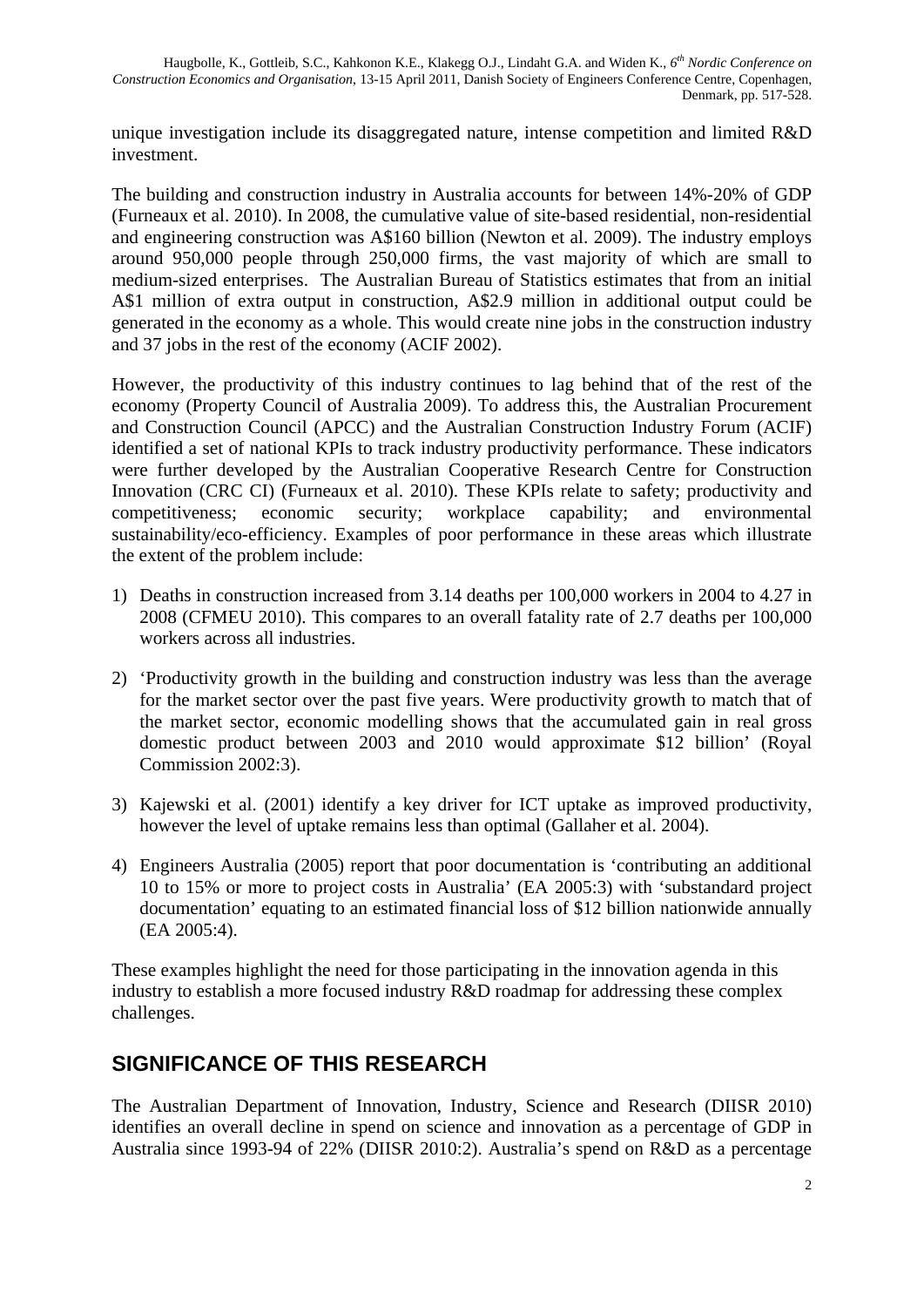of GDP is 2%, compared to that of Denmark, Germany and the United States of 2.5%; and Finland, Sweden and Japan of more than 3% (DIISR 2010:3). To address this, the Australian Government has identified a number of key initiatives including a target of a 25% for increased business engagement in innovation in the next 10 years; doubling the tax incentive for small-business (a critical component of the building and construction industry in Australia); supporting targeted responses to climate change; improving innovation skills and capabilities in the workplace; and maintaining a focus on business innovation through government sponsored industry innovation council's such as the Built Environment Industry Innovation Council (BEIIC) (DIISR 2010:6). Informing this project is the Australian Government commitment to an increased 'use of metrics, analysis and evaluation to inform policy development and decision-making (DIISR 2010:9).

More specifically, Hampson and Manley (2001) report on the relatively poor innovation record of the building and construction sector in Australia with an R&D expenditure of 1.4% compared to the share of site-based construction activity in total output of 6.5-7% of GDP. Recent findings by the Department of Innovation, Industry, Science and Research reveal that trend performance of this sector in terms of Gross Value Added outcomes (i.e. a measure of the value of goods and services produced in a sector) remains well below that of the manufacturing sector, despite a considerable drop in that sector's performance in the past three decades (DIISR 2009:24).

DIISR (2010) also highlights seven *National Innovation Priorities* being: (i) public research funding supports high-quality research that addresses national challenges and opens up new opportunities; (ii) Australia has a strong base of skilled researchers to support the national research effort in both the public and private sectors; (iii) the innovation system fosters industries of the future, securing value from the commercialisation of Australian research and development; (iv) more effective dissemination of new technologies, processes and ideas increases innovation across the economy, with a particular focus on small and medium-sized enterprises; (v) the innovation system encourages a culture of collaboration within the research sector and between researchers and industry; (vi) Australian researchers and businesses are involved in more international collaborations on research and development; and (vii) the public and community sectors work with others in the innovation system to improve policy development and service delivery (DIISR 2010:4). This current research addresses each of these priorities.

# **NEED FOR THIS RESEARCH**

Current methods to understand and improve the process of R&D investment in the Australian building and construction industry are not currently well linked to important environmental, social and economic drivers such as technological and market developments. There is a lack of compelling case studies, and only limited innovation frameworks of relevance to this industry. As such there is an urgent need to study the dynamics, constraints and future vision for the industry using a structured methodology to gain this understanding. This is an essential precursor to new strategic policy responses that explicitly respond to the key emerging industry drivers and place the industry in the optimum position to leverage R&D to improve its performance.

Recent research has identified macro approaches to industry policy on the one hand, and detailed evaluation of product and process innovations on the other. Many researchers have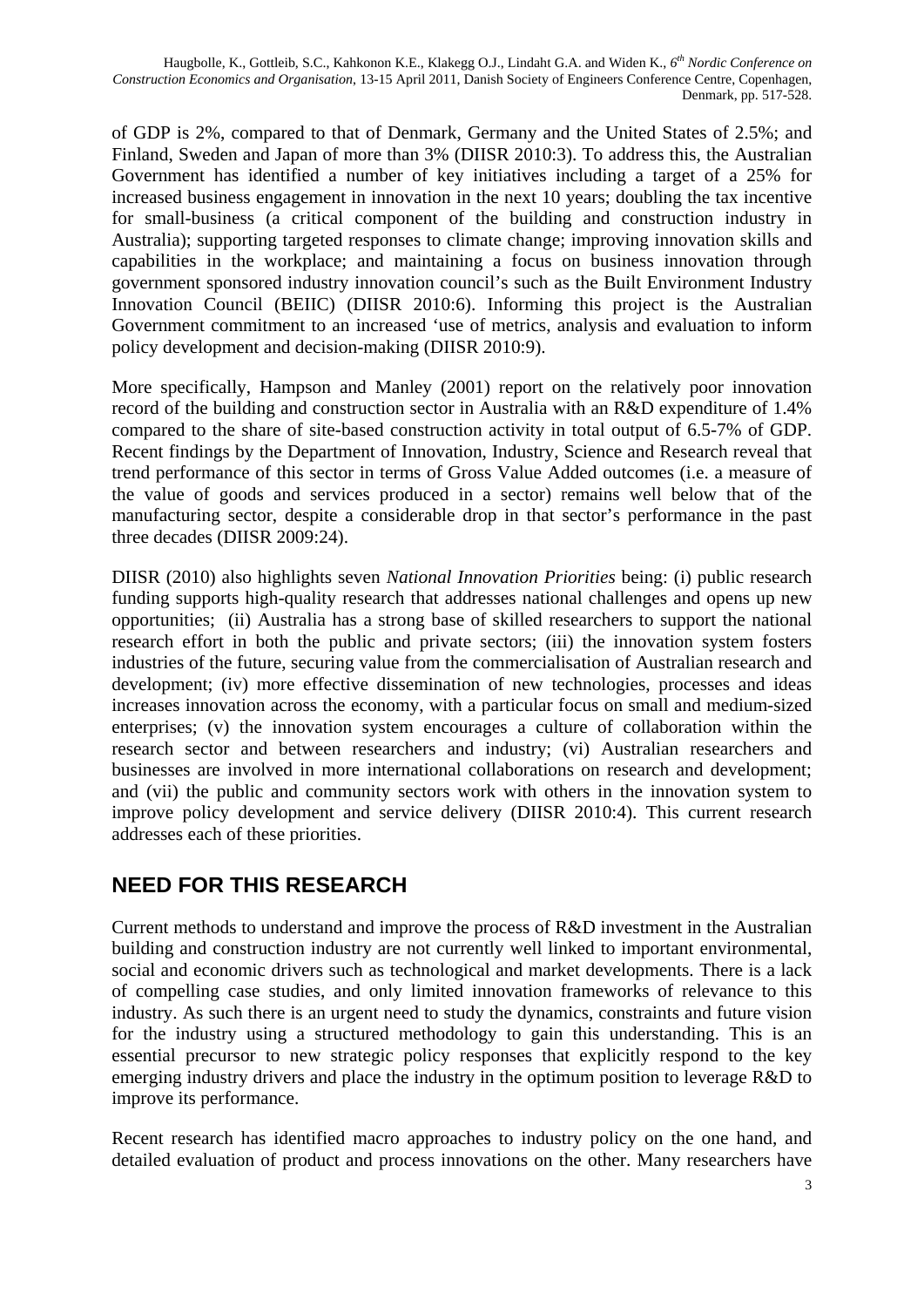also stressed the importance of the role of key individuals. These approaches neglect the role of dynamic network interactions between multiple players and the temporary organisational structure in an industry where innovations at the individual project level determine the success or robustness of R&D uptake for the industry more broadly.

The need for this research is further reinforced by the strong recent focus on innovation beyond the now traditional realms of R&D and 'business innovation', to that of broader influences and factors associated with learning and interaction (Kraemer-Mbula and Wamae 2010 and OECD 2010).

# **RESEARCH AIM AND INTENT**

### **Aim of this research**

The key aim of this project is to build new understanding and knowledge of R&D dissemination and uptake in the Australian building and construction industry, and thereby develop robust, sustainable pathways to increase the safety, productivity and competitiveness, economic security, workplace capability and environmental sustainability of the industry. The context for this aim is the national industry KPIs by the APCC and ACIF to track industry productivity performance (Furneaux et al. 2010). The development of strategies to maximise R&D's impact for improving industry performance becomes even more critical as the industry strives to respond to increasing public expectations in environmental protection and enhancement, increasing demand for packaged construction services and moves towards private-sector funding of public infrastructure.

Effectively leveraging R&D is a major challenge for the building and construction industry due to its disaggregated nature (Figure 1), intense competition and limited investment in R&D and new technologies including IT advancements.

Figure 1 - Building and construction industry cluster map (Department of Industry Science and Resources 1999:10)

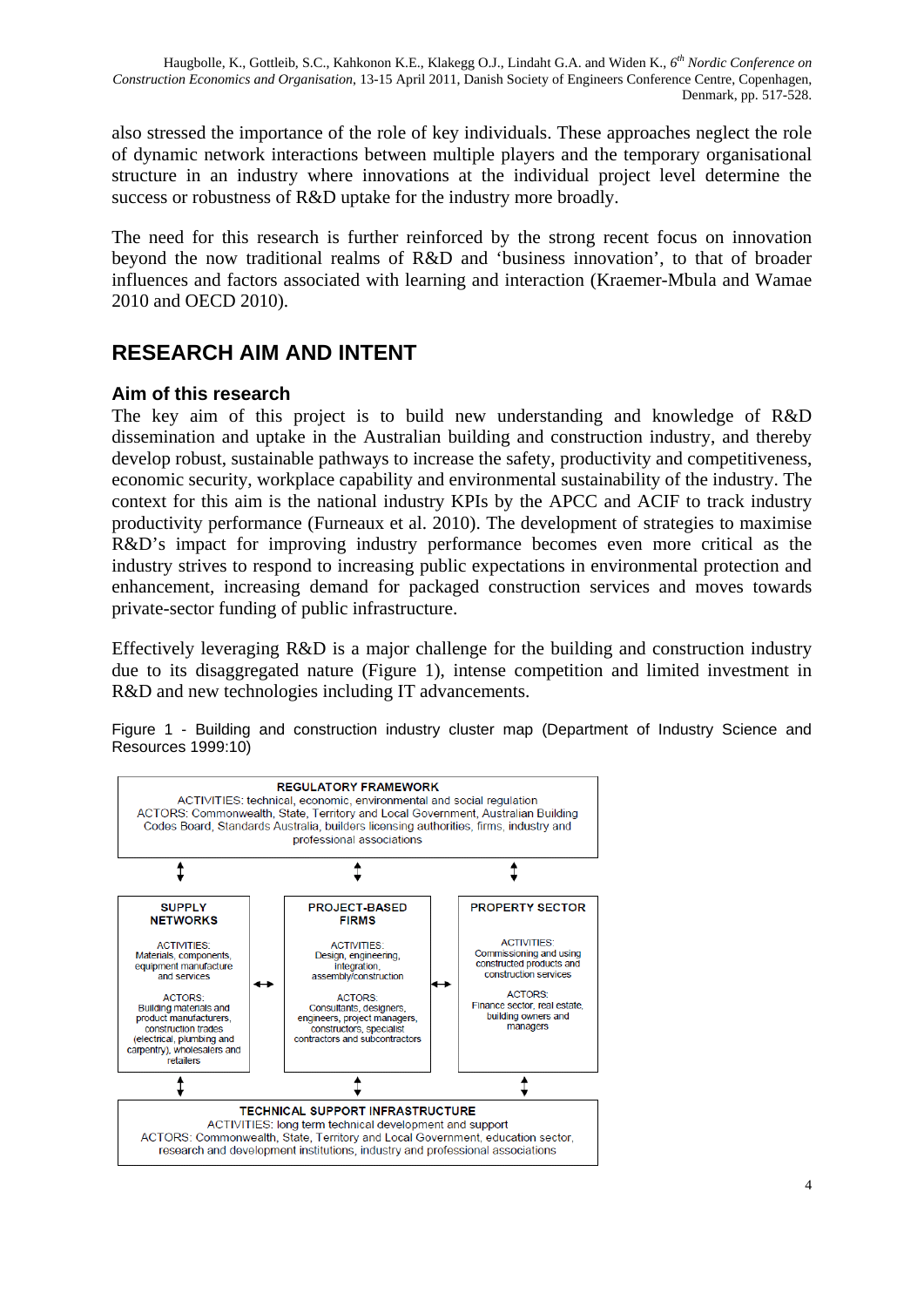Performance is further constrained by 'a focus on short-term business cycles and a project-toproject culture' (Newton et al. 2009). This project culture is also exacerbated by construction industry characteristics quite different to industrial manufacturing (Hampson 1993) such as location-dispersed sites, project cost, complexity, high risk of failure, limited repetitions in documentation and immobility of the final product, which make the construction industry unique (Nam 1990). Construction contracting in Australia is also regarded as a competitive and high-risk business (Uher 1994). This competitiveness is largely due to the fragmented nature of the sector with layers of often temporary contractor/sub-contractor relationships, with cost traditionally being the prime factor in the tender selection process (Hampson and Kwok 1997).

### **Research Intent**

The intent is to develop new models of interaction and investment that maximise the value of R&D investment in this and like industries. These models will be based on improved understandings of the nature of future industry research needs, and lessons learned in diffusing research outcomes into public and private industry practice.

It will provide benefit to both public and private organisations in enhancing their uptake of R&D outcomes. This will be achieved through the active involvement of public sector infrastructure and building agencies, public sector social and economic infrastructure agencies along with industry leaders in innovation. The Chair of the Built Environment Industry Innovation Council (BEIIC) has stated that "this project will address many of our Council's documented concerns and I look forward to working with your team to assure the effective shaping of our industry inputs, and dissemination of project outcomes" (2010).

To achieve these aims and intent, four project phases have been designed (Figure 2).



#### Figure 2 - Project Overview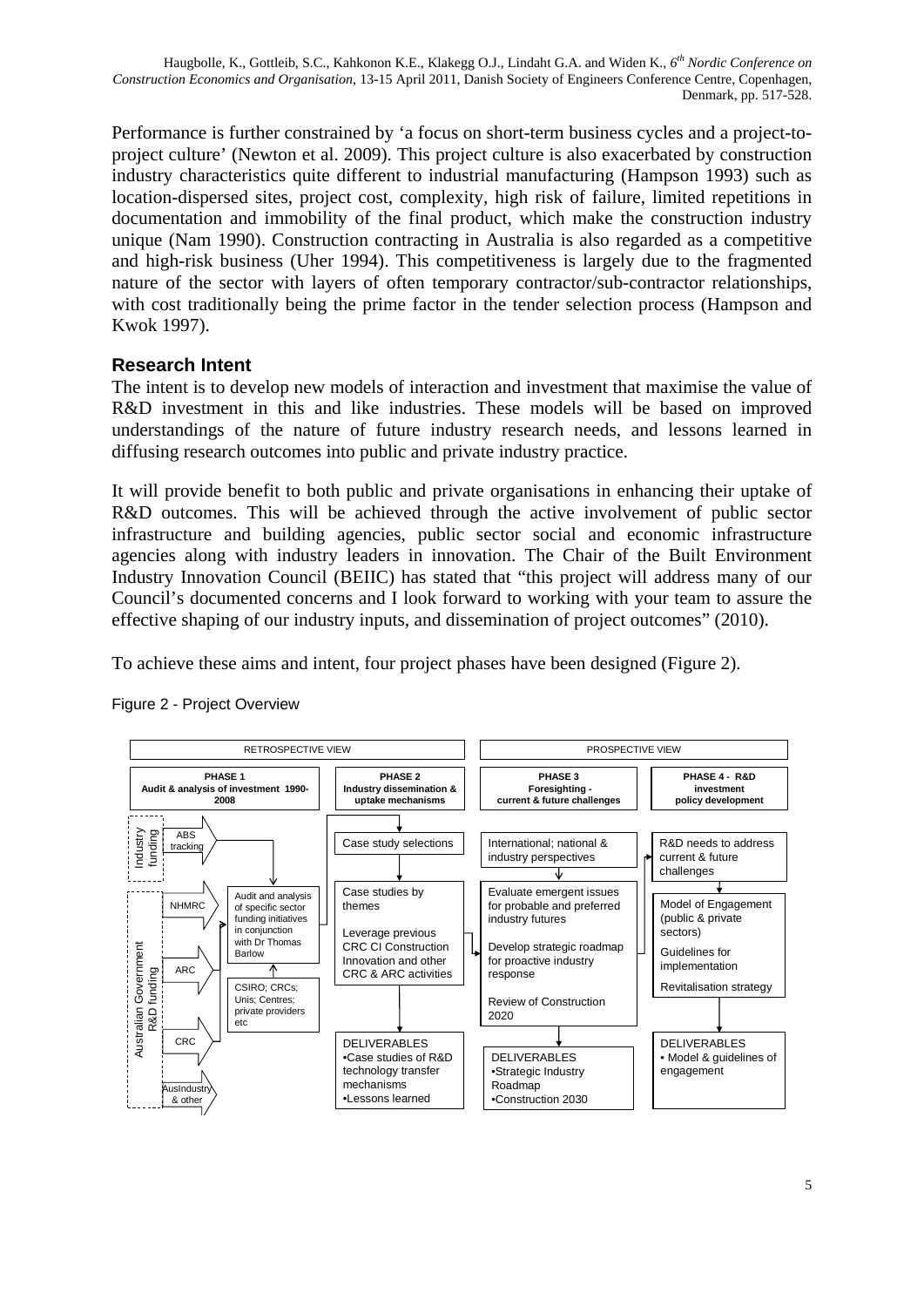### **Research Method**

This research provides a unique opportunity for a comprehensive study of R&D investment in the building and construction industry in Australia. Innovation and innovative behaviour are seen as key opportunities to raise industry performance and meet new challenges as the industry evolves. To achieve its stated aims, this research will develop a methodology to analyse and understand the multiple facets of the industry through the investigation of three research questions:

- 1) What are the success criteria and critical challenges which impact the industry's ability to maximise benefit from R&D investment?
- 2) What input into, and outcomes from, strategic foresighting and roadmapping are required in order to develop an effective R&D investment strategy?
- 3) What policy directions and initiatives are required to promote the pathways identified in the strategic roadmap?

The methodology underpinning this research brings together the combined strengths of the research team, and the practical working knowledge of industry collaborators. Researchers will integrate existing construction and management theory from a number of areas, specifically open innovation, dynamic capability and absorptive capacity theories in the context of a strategic foresighting and industry roadmapping process.

Open innovation system theory will be utilised to develop a deeper knowledge of R&D investment, diffusion and uptake. In this context R&D is treated as an open system in which innovative and 'valuable' ideas (contributing to organisational competitiveness) can be obtained from both within and outside traditional organisational boundaries (Chesbrough et al. 2006). Barlow (2006) discusses the approach as the 'increasing tendency of big companies to down-source radical innovation and creativity to small firms and the corresponding tendency of small firms to contract 'upwards' the development, scale-up, marketing and distribution of their radical new ideas' (2006:231). With the majority of organisations in the construction sector being small business (De Valence 2010:55), a key issue for this research is how open innovation systems can contribute to R&D diffusion and uptake.

Dynamic capability and absorptive capacity theories may provide additional insight into this approach. The former will be used to address the ability of organisations 'to shape, reshape, configure, and reconfigure enterprise assets so as to respond to changing technologies and markets' (Augier and Teece 2006:405). This ability enables organisations to identify and use those capabilities required to maintain advantage in a changing and competitive environment (Teece et al. 1997, Eisenhardt and Martin 2000, and Teece 2007). While absorptive capacity may be considered as one of these capabilities, explicitly considering this theoretical approach raises considerations of an organisation's 'ability to recognise the value of new, external information, assimilate it, and apply it to commercial ends' (Cohen and Levinthal (1990:128).

Further to this basis for investigation and analysis, strategic foresighting theory will be used to develop a unique, robust and valuable model of engagement for future industry R&D investment. In this context, foresighting is the intent-driven application of systematic and participatory future intelligence gathering and vision-building to inform decision-making and action-taking (Voros 2003, 2006 and 2009). Through this process, future state goals will be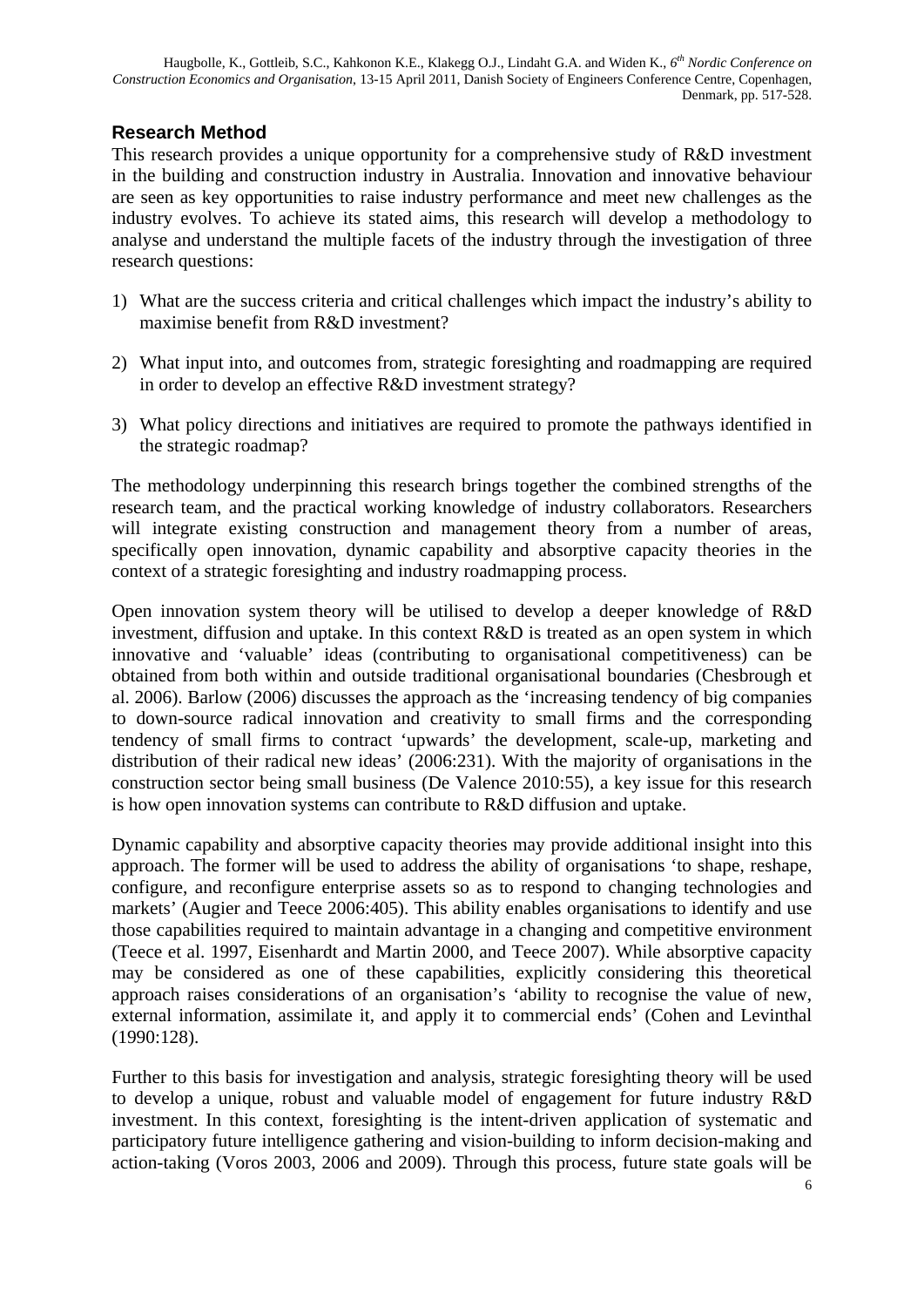defined with associated short, medium, and long-term strategies proposed for an industry R&D roadmap (Roos and Pike 2008).

Adopting this combination of theory will both facilitate and challenge current research thinking in this field. AEGIS (1999) and de Valence (2010) highlight the diverse and complex nature of the building and construction industry in Australia. This potentially requires different strategic approaches to R&D and its dissemination across this industry, whilst the competitive nature of the industry may also inhibit the sharing of 'valuable' ideas. Through bringing together these theories in this specific context, this research seeks to highlight and address the tensions which exist in both the theory and in industry in order to better foster the uptake of R&D outcomes in this industry.

The four project phases designed to build new knowledge, and develop an industry R&D roadmap and policies for dissemination are:

#### **Phase 1 –Audit and Analysis of Investment - 1990-2008**

This phase involves an audit and analysis of R&D investment in the Australian building and construction industry. This includes the identification of trends in this investment, (in universities and government agencies) and its distribution by funding source. Outcomes of this phase will include: (i) recommendations as to how R&D investment in this industry might be strengthened; and (ii) benchmarking between this and other comparable sectors. This will draw upon data gathered from the Australian Bureau of Statistics and the Australian Research Council, using information from public and private organisations.

#### **Phase 2 – Industry Dissemination and Uptake Mechanisms**

Phase 2 will provide a deeper insight into R&D dissemination and uptake through exemplar case studies. This will develop the existing knowledge base developed by researchers at the CRC for Construction Innovation and the Queensland University of Technology, relating to the impact, diffusion and uptake mechanisms of research and innovation in public and private built environment organisations. These case studies will be used to determine the critical characteristics of the processes of realising research support, direction-setting, project engagement, identifying and communicating research outcomes, and importantly, paths to adoption and impact.

Case study selection will take into account organisational engagement at various stages of the supply chain. In-depth understandings of the translation of R&D investment into tangible outcomes will be sought from these including: (i) explicit and implicit problems being addressed by the research; (ii) criteria for success and critical challenges; (iii) benefit/cost ratio and return on investment; and (iv) what would be the benefit if extended across whole industry?

These investigations will be based upon the successful *Building Research Innovation Technology and Environment* (BRITE) case studies previously undertaken through the CRC for Construction Innovation (Manley 2006), these studies will provide the hindsight to 'trace the interactions among … breakthroughs that led to present achievement' and to learn 'how basic research and synergies … took place and contributed to the system under study' (Gordon 2000:1). Through selecting and focussing on a discrete number of thematic case studies, researchers will undertake some initial 'backcasting' to examine decisions made up to 30 years ago in specific leading R&D programs (Courtney 2010). Case studies where the evolution from idea to policy to practice can be traced and analysed will be targeted. A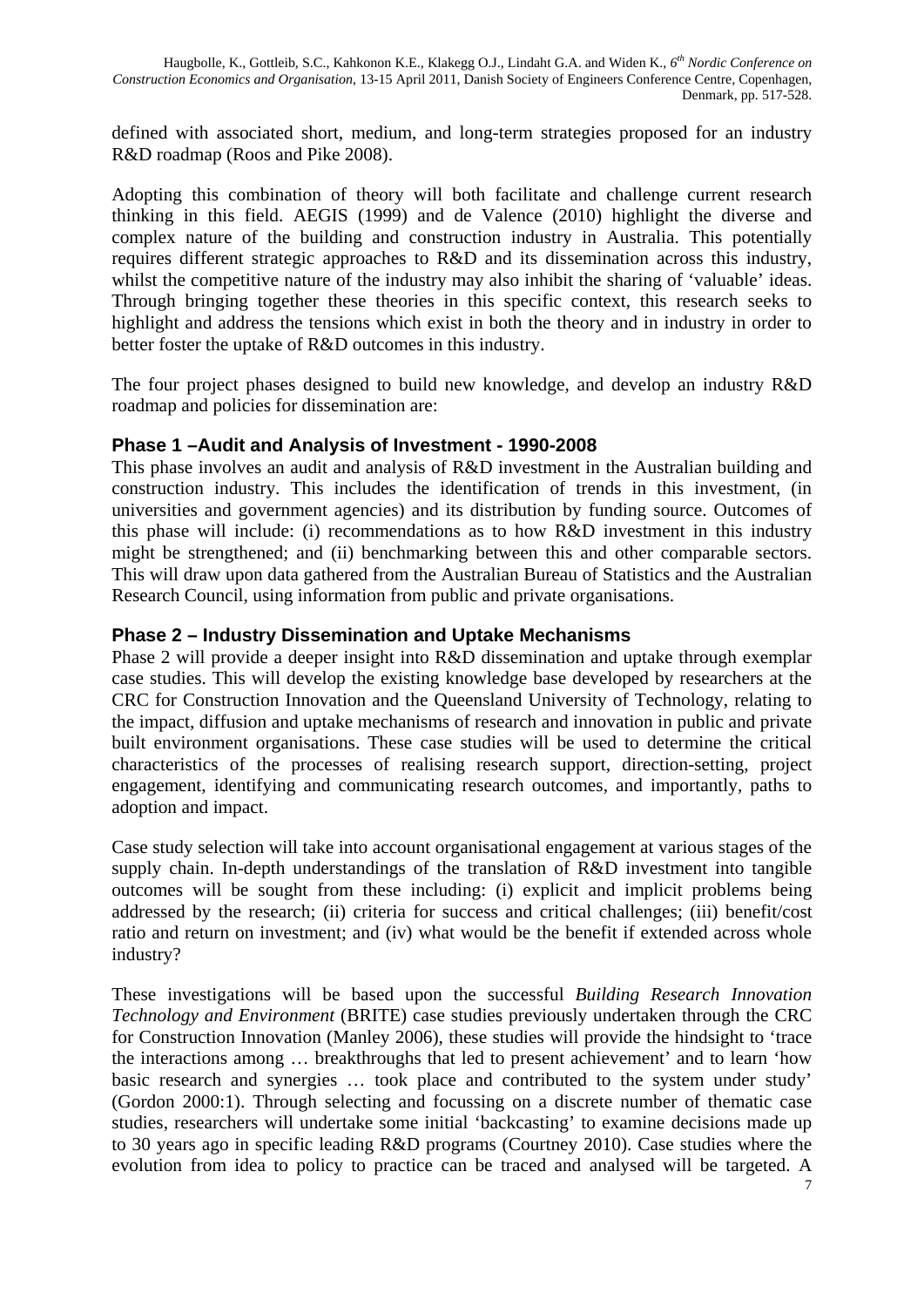further key outcome of this phase is a valuable industry knowledge base that captures a snapshot of the industry R&D strategies and practices at the present time.

#### **Phase 3 – Foresighting – Current and Future Challenges**

This phase will extend a solid base of technology and industry foresighting carried out by VTT Technology Foresight and Technology Assessment research unit (Finland) and Swinburne University of Technology (Australia). Foresighting in this context is the intentdriven application of systematic, participatory, future intelligence gathering and visionbuilding processes to inform present-day decisions and mobilise joint actions. To achieve this, foresighting and content experts are brought together to develop strategic visions and anticipatory intelligence. From these goal states, short, medium, and long-term strategies are defined in the context of a *roadmap* (with supporting strategic implementation actions). This is targeted towards different aspects of a business, with technology and R&D investment and activities being the focus of this project. Key assumptions in this process include: (i) visions serve as the basis for continuous evolution and innovation; (ii) clear roadmaps define the path from today (as-is) to the desired vision (to-be); and (iii) strategic implementation actions provide the means to follow the roadmaps to achieve the vision (Kynkäänniemi 2007 and Kazi et al. 2007).

The application of technology roadmapping to underpin industry policy formulation has long traditions in Europe (e.g. Finland), but has had limited use in Australia especially in the building and construction industry. No research relating to the application of technology roadmapping to inform decisions on business model choice has (to our knowledge) been undertaken. This research will thus provide a substantial contribution to cumulative knowledge in the field.

This work will better inform public policy development and shape public and private organisations' technology strategy. Along with the R&D roadmap, a key outcome of this phase will be the review and revitalisation of Construction 2020 (Hampson and Brandon 2004), to provide a focus for R&D investment in Australia through to 2030.

#### **Phase 4 – R&D Investment Policy Development**

The intent of this phase is to maximise the value of R&D investments to public and private organisations. The first step will be to identify: (i) priority opportunity areas and applications for R&D investment; and (ii) actions for implementation. The key tangible outcome of this will be a *Model for Engagement and Guidelines.* These will provide a clear set of strategies to allow public and private organisations to more profitably engage with research institutions to secure valuable short, medium and long term benefits. Through involving key players in the development of this output (i.e. the Built Environment Industry Innovation Council, relevant State Government Departments and key industry and research players) the developed policy outcomes will become central to R&D investment in Australia in the following decade. This final phase will be informed by dynamic capability and open innovation theory to facilitate uptake.

# **DISCUSSION**

There are several anticipated outcomes of this research.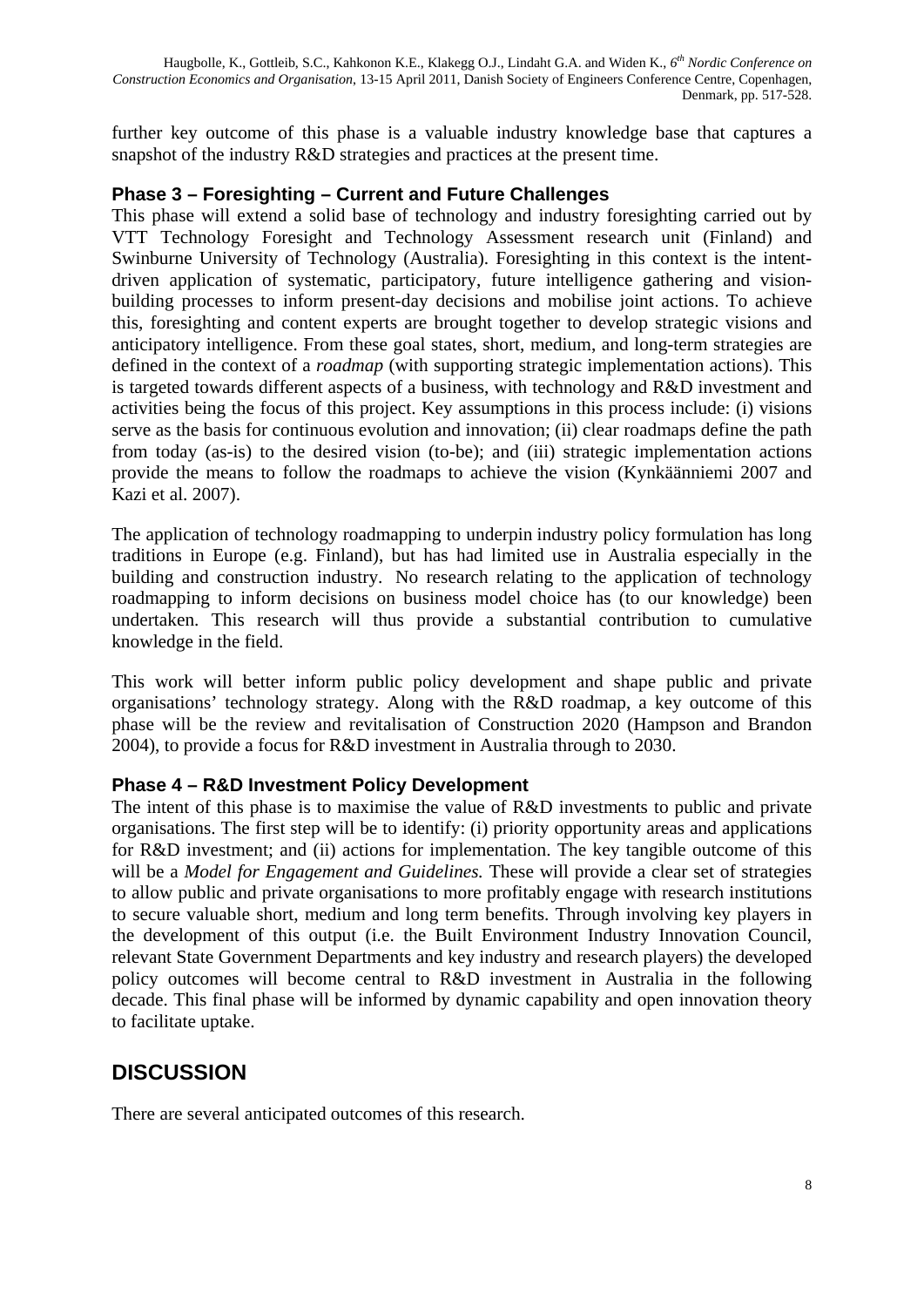Firstly, this project will advance the knowledge base within innovation, construction and management research, as well as foresighting and roadmapping disciplinary knowledge. Specific theories, methodologies and tools in each of these disciplines will be extended and adapted to better address the specifics of the Australian building and construction industry.

Secondly, a new integrated innovation methodology has the potential to lead to better understanding and dissemination of R&D outcomes in the disaggregated, highly competitive, project-driven building and construction industry. Through a comprehensive exploration and integration of these relevant theories, contextualised through historical data and case study analysis, this study can make a leading edge contribution to the international knowledge base.

Thirdly, this research will build an extensive knowledge base of underlying drivers and key success factors for innovation in the Australian building and construction industry. This knowledge base will derive from the Phase 1 audit and analysis, Phase 2 case studies; and the extensive workshops proposed for Phase 3. Through data and knowledge from each phase informing the next, the process of refinement will result in targeted and relevant outcomes.

And finally, research outcomes will contribute to policy development for this industry, in Australia, for the coming decade. Through bringing together key industry players to develop an industry R&D roadmap, and pursuant policy guidelines, this research will provide a valuable resource for national and state public agencies, and private organisations to better capture the benefits of using R&D as a driver for competitive advantage.

# **ACKNOWLEDGEMENTS**

The authors acknowledge the funding and support provided by the Australian Sustainable Built Environment National Research Centre (SBEnrc) and its partners for this research. Core members include Queensland University of Technology, Swinburne University of Technology, Curtin University, the Queensland Government, the Government of Western Australia, John Holland, Parsons Brinckerhoff Australia and the NSW Roads and Traffic Authority.

# **REFERENCES**

Augier, M. & Teece D.J., (2006). Understanding complex organization: the role of knowhow, internal structure, and human behaviour in the evolution of capabilities. *Industrial and Corporate Change,* **15**(2), 395-416.

Australian Construction Industry Forum (ACIF) (2002) in Newton, P., Hampson, K.D. & Drogemuller, R. (Eds) (2009). *Technology, Design and Process Innovation in the Built Environment.* Abingdon: Taylor and Francis.

Australian Expert Group in Industry Studies (AEGIS) (1999). *Mapping the building and construction product system in Australia*. Sydney: University of Western Sydney.

Barlow, T. (2006). *The Australian miracle*. Sydney: Pan Macmillan Australia.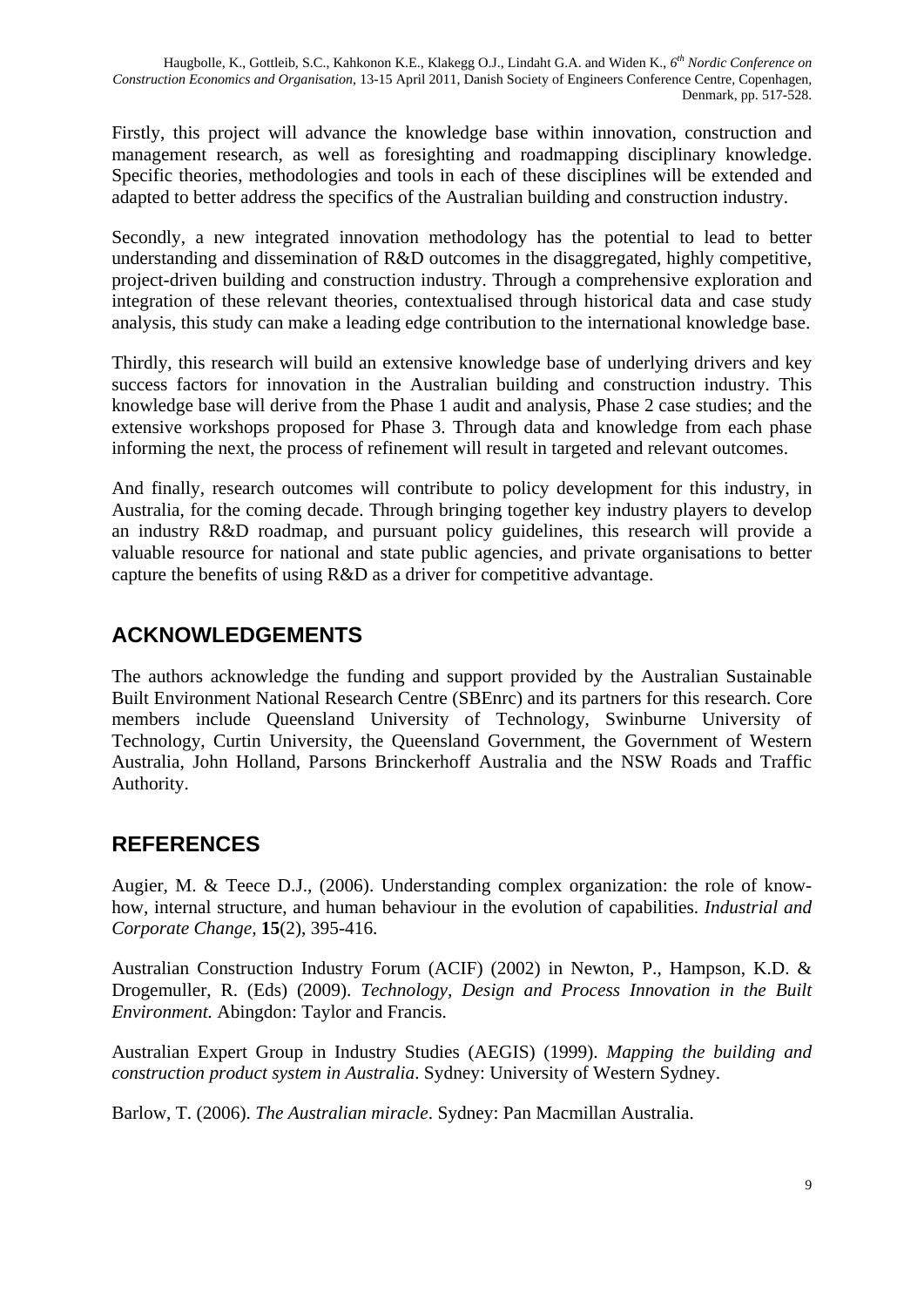Chesbrough, H., Vanhawerbeke, W. & West, J. (Eds) (2006). *Open innovation: researching a new paradigm*. Oxford University Press.

Cohen, W. M. & Levinthal D.A. (1990). Absorptive capacity: a new perspective on learning and innovation. *Administrative Science Quarterly,* **35**(1), 128-152.

Construction, Forestry, Mining and Energy Union (CFMEU) (2010). National Secretary Dave Noonan at: *http://www* //*WAToday.com.au*.

Cooperative Research Centre for Construction Innovation (CRC CI) (2007). *Off-site manufacture in Australia: current state and future directions*. Brisbane: CRC for Construction Innovation.

Courtney, R. (2010). The process of examining the future. *Building Research and Information* , **38**(3), 351-354.

Department of Employment and Workplace Relations (DEWR) (2005). *Workplace tomorrow*. Canberra: Commonwealth of Australia.

Department of Industry, Science and Resources (DISR) (1999). *Building for growth: an analysis of the Australian building and construction industries.* Canberra: Commonwealth of Australia.

Department of Innovation, Industry, Science and Research (DIISR) (2009). *Innovation metrics framework project*. Canberra: Commonwealth of Australia.

Department of Innovation, Industry, Science and Research (DIISR) (2010). *Powering ideas: an innovation agenda for the 21st century*. Canberra: Commonwealth of Australia.

De Valence, G. (2010). Defining an industry: what is the size and scope of the Australian building and construction industry. *Australasian Journal of Construction Economics and Building*, **10**(1/2), 53-65.

Eisenhardt, K. M. & Martin, J.A. (2000). Dynamic capabilities: what are they? *Strategic Management Journal*, **21**(10/11), 1105-1121.

Engineers Australia (2005). *Getting it right the first time*. Brisbane: Engineers Australia.

Furneaux, C., Hampson, K., Scuderi, K., & Kajewski, S. (2010). Australian construction industry KPIs. *CIB World Congress, May 10-13, 2010*. United Kingdom.

Gallaher, M.P., O'Connor, A.C., Dettbarn, J.L., & Gilday, L.T. (2004). *Cost Analysis of Inadequate Interoperability in the U.S. Capital Facilities Industry. Gaithersburg, MD:* National Institute of Standards and Technology.

Gordon, T.J. (2000) *Science & technology roadmapping* in Glenn J.C. & Gordon T.J. (Eds). *Futures research methodology*. Washington, DC: American Council for the United Nations University.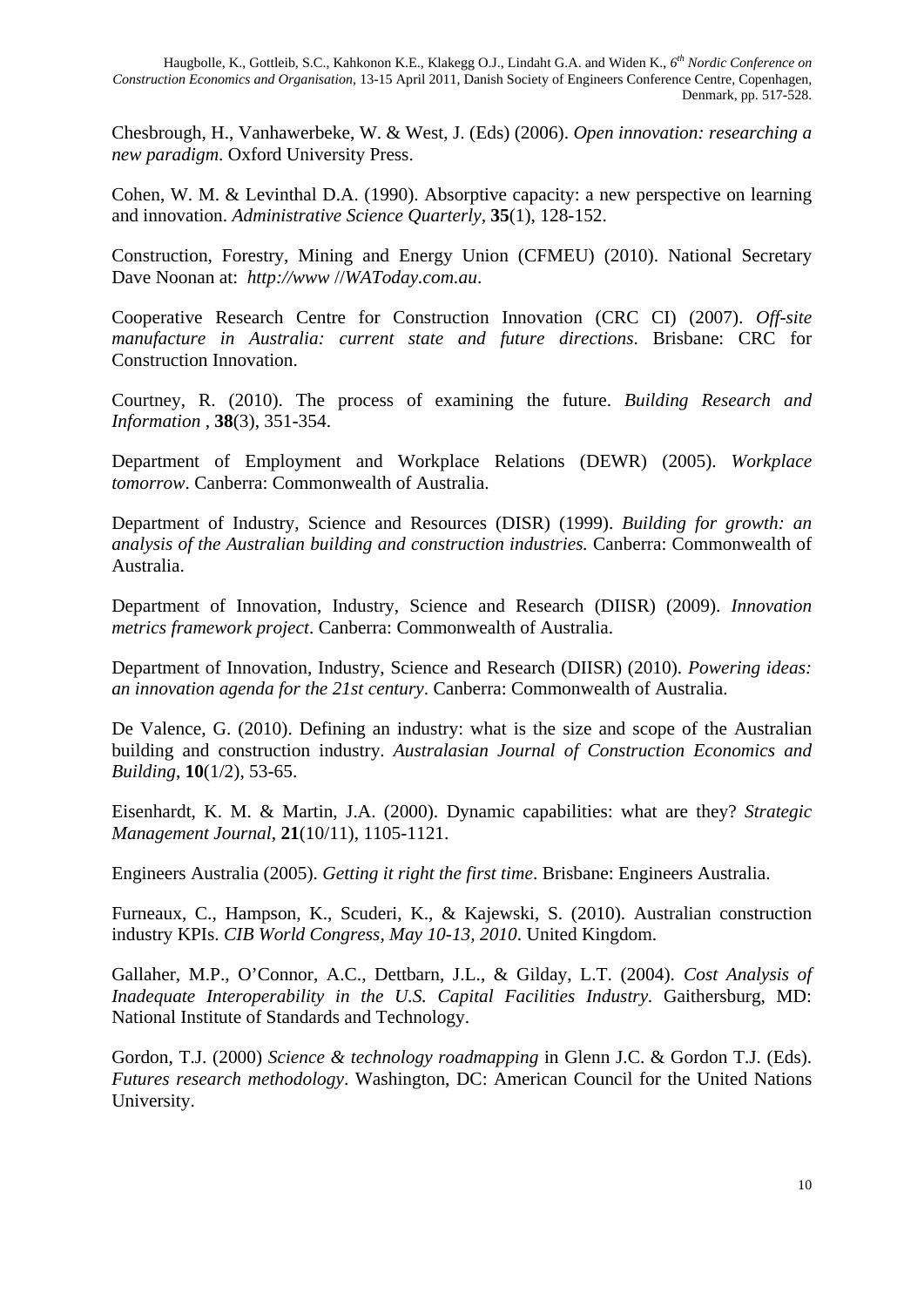Hampson, K.D. (1993). *Technology strategy and competitive performance: a study of bridge construction (PhD Dissertation).* Stanford University: Department of Civil Engineering and the Committee on Graduate Studies.

Hampson, K.D. & Kwok, T. (1997). Strategic alliances in building construction: a tender evaluation tool for the public sector. *Journal of Construction Procurement,* **2**(1), 28-41.

Hampson, K.D., & Manley K.M. (2001). *Construction innovation and public policy in Australia*, in Manseau, A. & Seaden, G. (Eds), *Innovation in construction: an international review of public policies*. London: Spon Press.

Hampson, K.D. & Brandon, P. (2004). *Construction 2020*: *A vision for Australia's property and construction industry*. Brisbane: CRC for Construction Innovation.

Kajewski, S.L., Crawford, J.R., Weippert, A., Tilley, P.A., McFallan, S.L., Remmers, T. R., Caldwell, G. & Haug, M. (2001). *A national perspective on the status of ICT in the Australian construction industry.* Brisbane: CRC for Construction Innovation.

Kazi, A. S., Hannus, M., Zarli, A. & Martens, B. (2007). *Strategic roadmaps and implementation actions for ICT in construction*. Finland: Strat-CON.

 Kraemer-Mbula, E. & Wamae, W. (Eds) (2010). *Innovation and the development agenda.* Canada: Office of Economic and Community Development and International Development Research Centre.

Kynkäänniemi T. (2007). *Product roadmapping in collaboration.* Finland: VTT Publications.

Manley, K. (2006). *Innovate now!* Brisbane: CRC for Construction Innovation.

Nam C. (1990). *The process of product innovation in the building and heavy sectors of the US construction industry (PhD dissertation).* Stanford University: Department of Civil Engineering.

Newton, P., Hampson, K.D., & Drogemuller, R. (2009). *Technology, design and process innovation in the built environment.* Abingdon, UK: Taylor and Francis.

Organisation for Economic Co-operation and Development (OECD) (2010). *The OECD Innovation Strategy: Getting a head start on tomorrow*. OECD.

Property Council of Australia (2009). *Construction sector productivity: KPI framework*. Sydney: PCA.

Roos, G. & Pike, S. (2008). *An intellectual capital view of business model innovation* in Bounfour, A. (Ed.). *Organisational capital; modelling, measuring and contextualising*. Routledge.

Safe Work Australia, (2010) *Construction information sheet*. Canberra: Commonwealth of Australia.

Teece, D. J. (2007). Explicating dynamic capabilities: the nature and microfoundations of (sustainable) enterprise performance. *Strategic Management Journal,* **28**, 1319-1350.